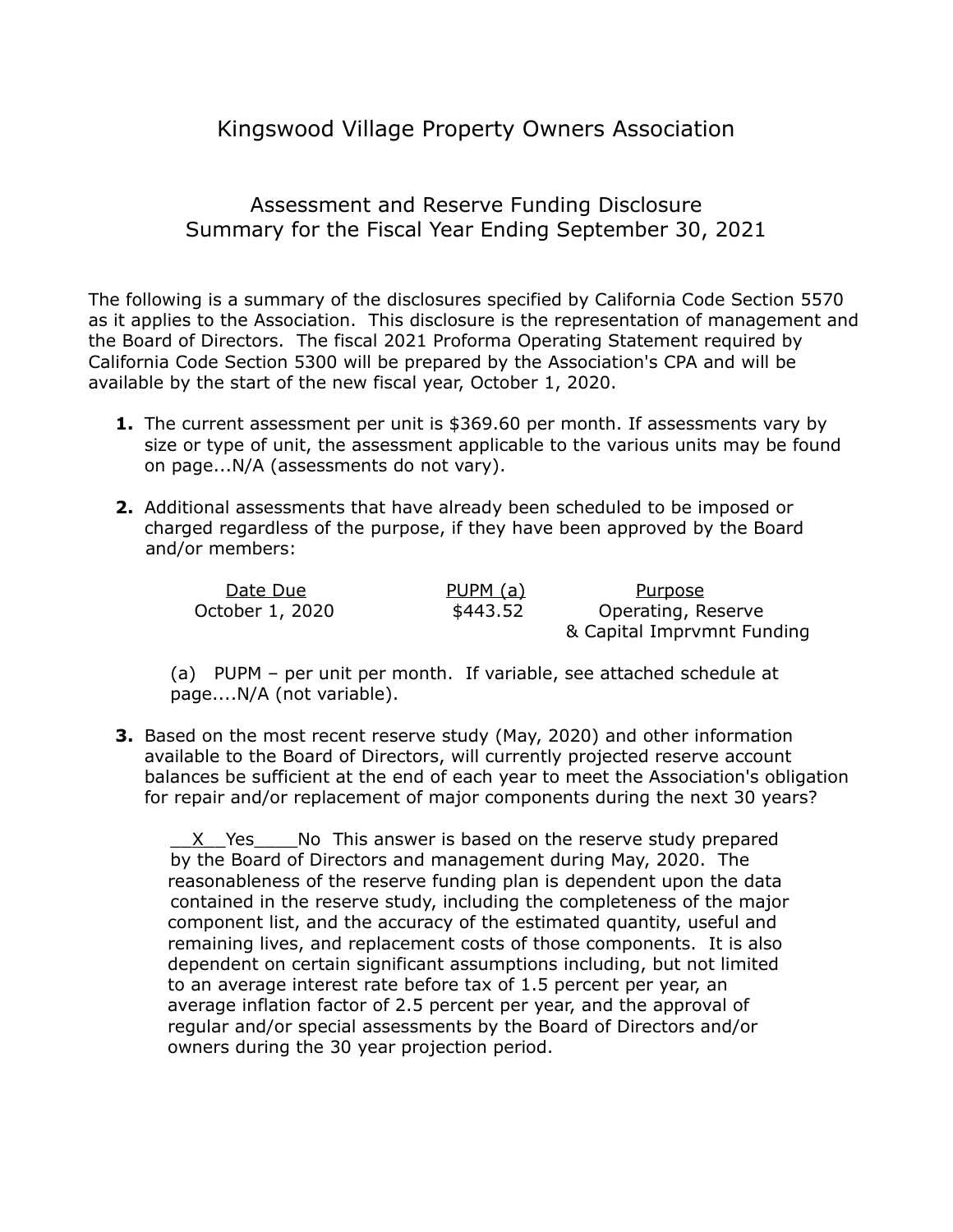**4.** If the answer to #3 above is "No", what additional assessments or other contributions to reserves would be necessary to ensure that sufficient reserve funds will be available each year during the next 30 years?....N/A

| Year | <b>Total Amount</b> | <u>Description</u> |
|------|---------------------|--------------------|
|      |                     |                    |

- **5.** All major components are included in the reserve study and are included in its calculations.
- **6.** Based on the method of calculation in paragraph (4) of subdivision (b) of Section 5570, the estimated amount required in the reserve fund at the end of the current fiscal year (Sept, 2020) is \$2,156,000 based in whole or in part on the last reserve study or update prepared by management as of May, 2020. The projected reserve fund cash balance at the end of the current fiscal year is \$1,456,000 resulting in reserves being 67 percent funded at this date. If an alternate, but generally accepted, method of calculation is also used, the required reserve amount is  $$ -N/A-.$  (An alternative method is not used.)
- **7.** Based on the method of calculation in paragraph (4) of subdivision (b) of Section 5570 of the Code, the estimated amounts required to be in the reserve fund, the projected reserve fund cash balances (taking into account only assessments already approved and other known revenues) and the resulting funding percentages for each of the next five budget (fiscal) years are as follows:

| Fiscal | Est. Regrd  | Cash Reserves-         | Assmnt | Percent       |
|--------|-------------|------------------------|--------|---------------|
| Year   | Reserves    | <b>Planned Assmnts</b> | PUPM*  | <b>Funded</b> |
| 2022   | \$1,855,000 | \$1,314,000            | \$84   | 70%           |
| 2023   | \$1,933,000 | \$1,459,000            | \$84   | 75%           |
| 2024   | \$1,889,000 | \$1,478,000            | \$84   | 78%           |
| 2025   | \$1,973,000 | \$1,617,000            | \$82   | 81%           |
| 2026   | \$1,857,000 | \$1,554,000            | \$84   | 83%           |

\*There are no other known projected revenues. The reserve funding plan consists of per unit per month assessments as shown.

*Note: The financial representations set forth in this summary are based on the best estimates of the preparer at that time. The estimates are subject to change.*